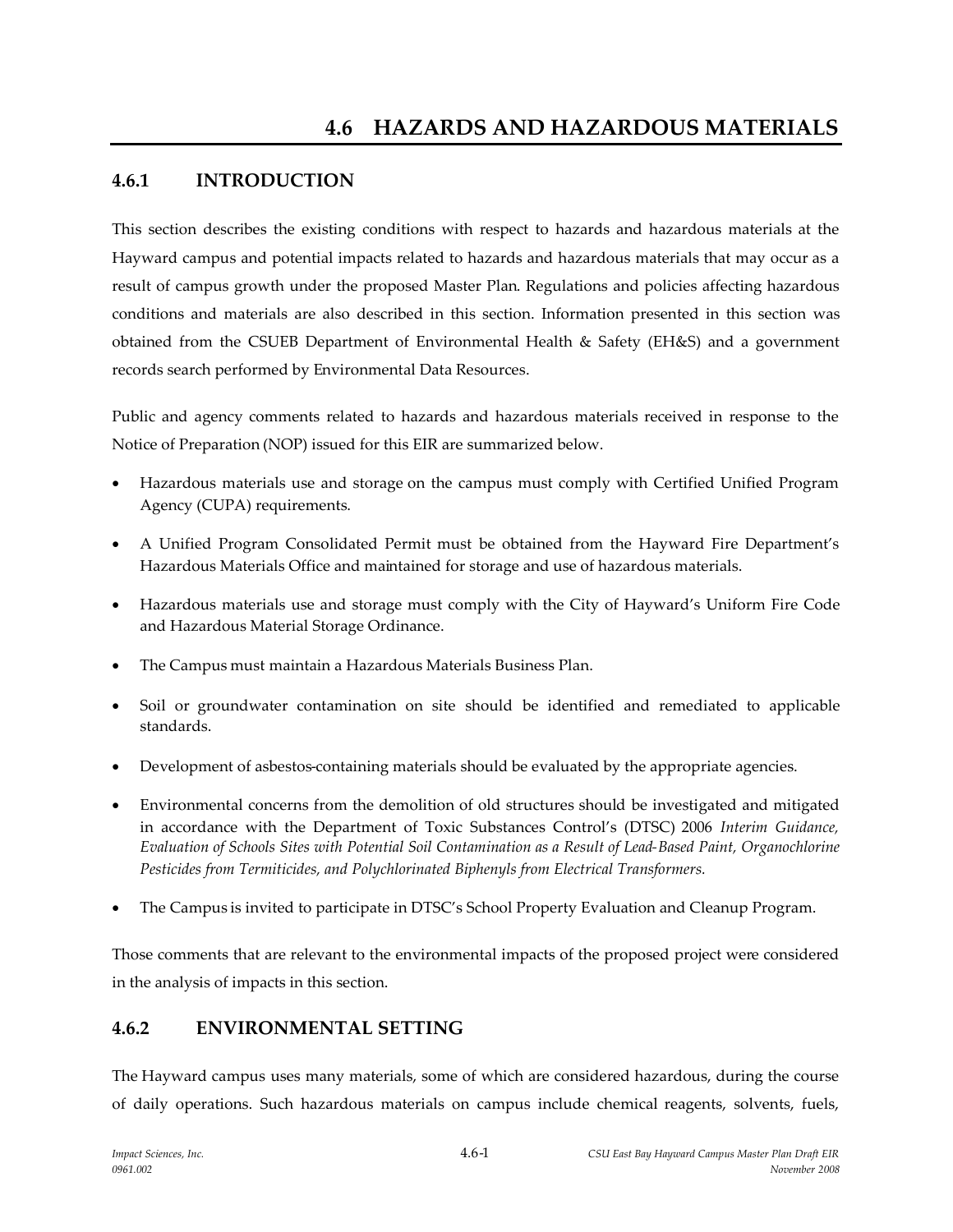paints, cleaners, pesticides, and biohazardous substances that are used in activities such as laboratory research, building and grounds maintenance, vehicle maintenance, and fine arts. Generally these types of materials are used in small quantities on the Hayward campus.

A number of properties may cause a substance to be considered hazardous, including toxicity, ignitability, corrosivity, or reactivity. According to the State of California (California Code of Regulations Section 66084), hazardous material is defined as

*…a substance or combination of substances which, because of its quantity, concentration, or physical, chemical or infectious characteristics, may either: 1) cause, or significantly contribute to, an increase in mortality or an increase in serious irreversible, or incapacitating irreversible illness; or 2) pose a substantial present or potential hazard to human health or environment when improperly treated, stored, transported or disposed of or otherwise managed.*

By convention, hazardous materials are generally chemicals, but radioactive materials and biohazardous materials are also hazardous. This Draft EIR considers hazardous materials to include hazardous chemicals, radioactive materials, and biohazardous materials.

Hazardous materials use on the campus generates hazardous byproducts that must eventually be handled and disposed of as hazardous waste. Hazardous waste, by definition, is any hazardous material that is to be abandoned, discarded, or recycled. Hazardous waste is a subset of hazardous materials; therefore, the same criteria that render a material hazardous make a waste hazardous.

### **4.6.2.1 Study Area**

To evaluate the impacts of campus development under the proposed Master Plan related to hazards and hazardous materials, the study area is defined as the Hayward campus. The term "campus" encompasses the 180-acre developed area as well as approximately 184 acres of undeveloped land in the eastern portion and southern portions of the campus.

## **4.6.2.2 Existing Hazardous Materials Use and Waste Generation**

Hazardous materials are used at the Hayward campus for a variety of purposes. Research and teaching laboratories are the primary users of hazardous materials. Types of hazardous materials found in laboratories include the following, typically in small quantities:

- solvents used for cleaning, extraction, or other laboratory activities;
- reagents (chemical starting materials);
- reaction products (products of chemical reactions), which may have unknown composition;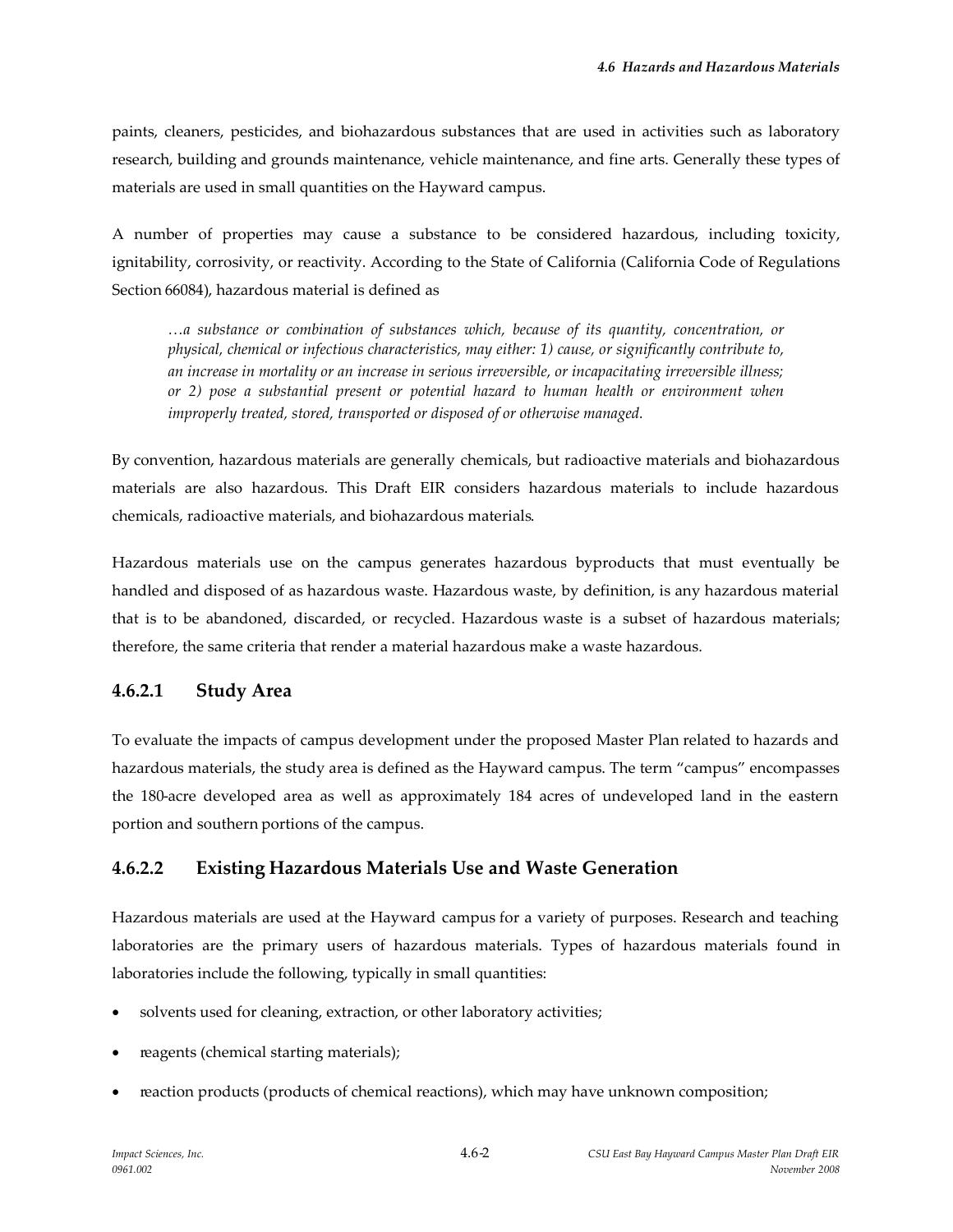- radioactive materials used in campus laboratories;
- biological agents, including rats and frogs used in biological studies; and
- test samples (e.g., specimens such as blood, tissue, soil, or water), prior to use in a testing procedure.

Physical campus maintenance activities also require hazardous materials. Examples of hazardous materials used during vehicle, grounds, and building maintenance activities include:

- fuels (gasoline and diesel);
- oils and lubricants;
- antifreeze;
- cleaners, which may include solvents and corrosives in addition to soaps and detergents;
- paints and paint thinners (both oil based and latex);
- freons (refrigerants); and
- pesticides and herbicides.

Currently, hazardous materials are primarily used in two major science buildings. Some hazardous materials are also used in arts buildings and maintenance buildings, and biohazardous materials are used in the existing Student Health Services building.

Hazardous chemical wastes are generated whenever hazardous chemicals are used. General types of hazardous chemical wastes on the campus include spent solvents from laboratories, maintenance buildings, and creative arts buildings, discarded laboratory reagents and reaction products, unused paints and oils, and contaminated materials such as gloves and containers.

### *On- and Off-Campus Contamination*

Historical government databases were reviewed in order to identify potential sources of contamination or hazardous materials. Potential sources located in a 0.5-mile radius of the Hayward campus that were identified in the course of these investigations are summarized below.

 Five historical underground storage tanks (USTs) and one active aboveground storage tank (AST) were reported on the campus. One of the USTs was discovered to be leaking due to structural failure in 1988. The 750-gallon leak of diesel fuel was confirmed in 1996. Information on the abatement action is not included in the agency databases.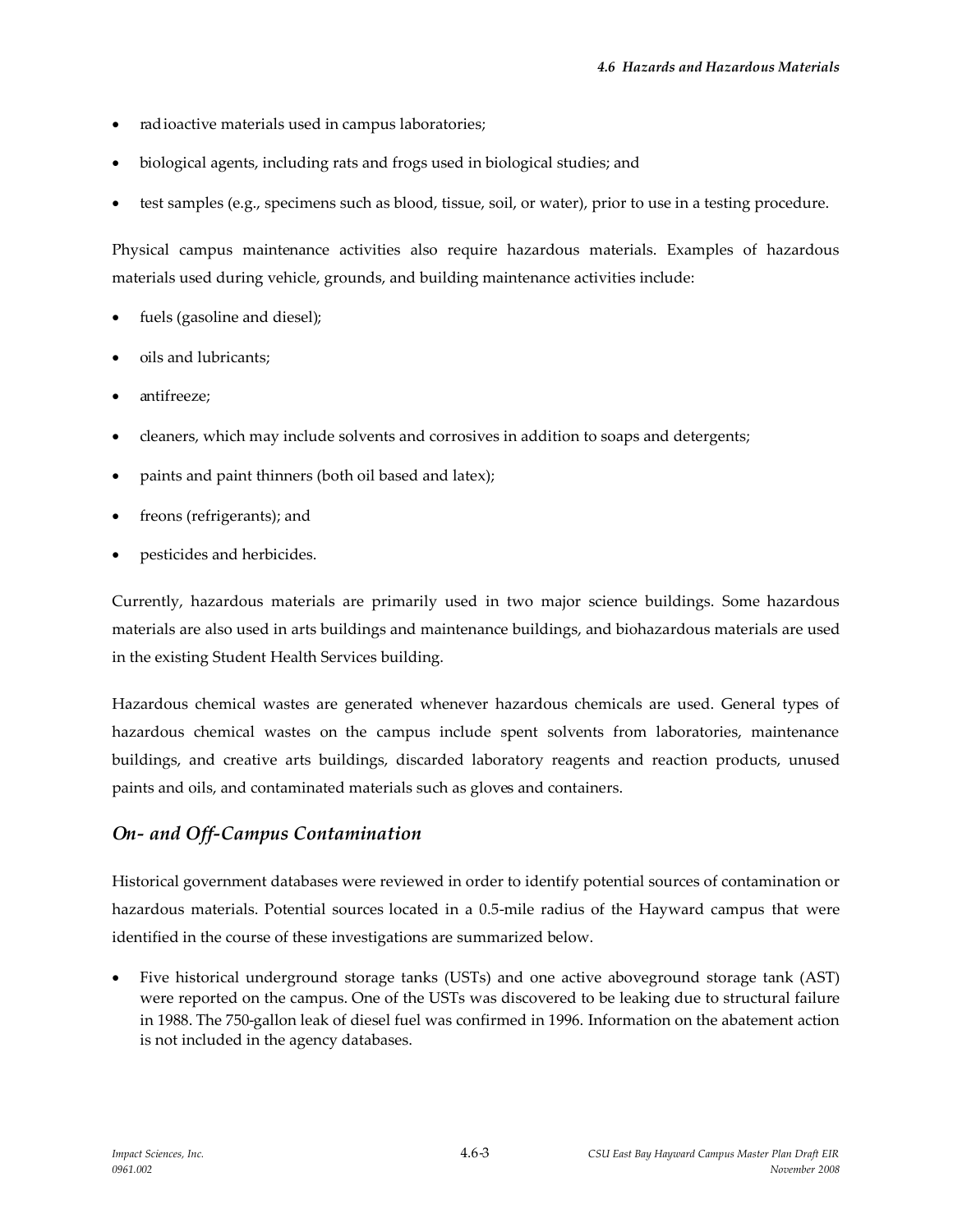A drycleaners located east-southeast of the campus at 26775 Hayward Boulevard was identified in the RCRA Small Quantity Generator (SQG) database as a site that generates between 100 kg and 1,000 kg of hazardous waste per month.

In addition to the above, due to the age of some of the campus buildings, some buildings on the campus that may be renovated or demolished under the proposed Master Plan could contain asbestos containing materials (ACMs), lead-based paints (LBPs), and PCBs usually found in the ballast of fluorescent light bulbs). The presence of ACMs is documented for each building in the CSUEB Hayward Asbestos Notification 2008. If not previously documented, LBPs would be documented by a lead survey that CSUEB routinely requires for all remodeling and demolition projects. State law also requires that contractors and workers be notified of the presence of lead-based paint and asbestos in buildings constructed before 1979.

### **4.6.3 REGULATORY SETTING**

Hazardous materials handling and hazardous waste management are governed by federal, state, and local laws and regulations. These laws apply to the classroom activities, research-related activities, maintenance work, and all other applicable activities on the campus. Laws and regulations related to health and safety are summarized below.

### **4.6.3.1 Federal Regulations**

The US Environmental Protection Agency (US EPA) is the main federal agency responsible for enforcing regulations relating to hazardous materials and wastes, including evaluation and remediation of contamination and hazardous wastes. The US EPA works collaboratively with other agencies to enforce materials handling and storage regulations and site cleanup requirements. The Occupational Safety and Health Administration (OSHA) and the Department of Transportation (DOT) are authorized to regulate safe transport of hazardous materials.

Federal regulations which regulate the handling (including transportation), storage, workplace safety, and disposal of hazardous materials and wastes are contained primarily in Titles 10, 29, 40, and 49 of the Code of Federal Regulations (CFR), specifically the Resource Conservation and Recovery Act of 1976 (RCRA) and the Comprehensive Environmental Responsibility, Compensation, and Liability Act of 1980 (CERCLA).

RCRA created a major new federal hazardous waste "cradle-to-grave" regulatory program administered by EPA. Under RCRA, EPA regulates the generation, treatment, and disposal of hazardous waste, and the investigation and remediation of hazardous waste sites. RCRA includes procedures and requirements for reporting releases of hazardous materials and for cleanup of such releases. RCRA also includes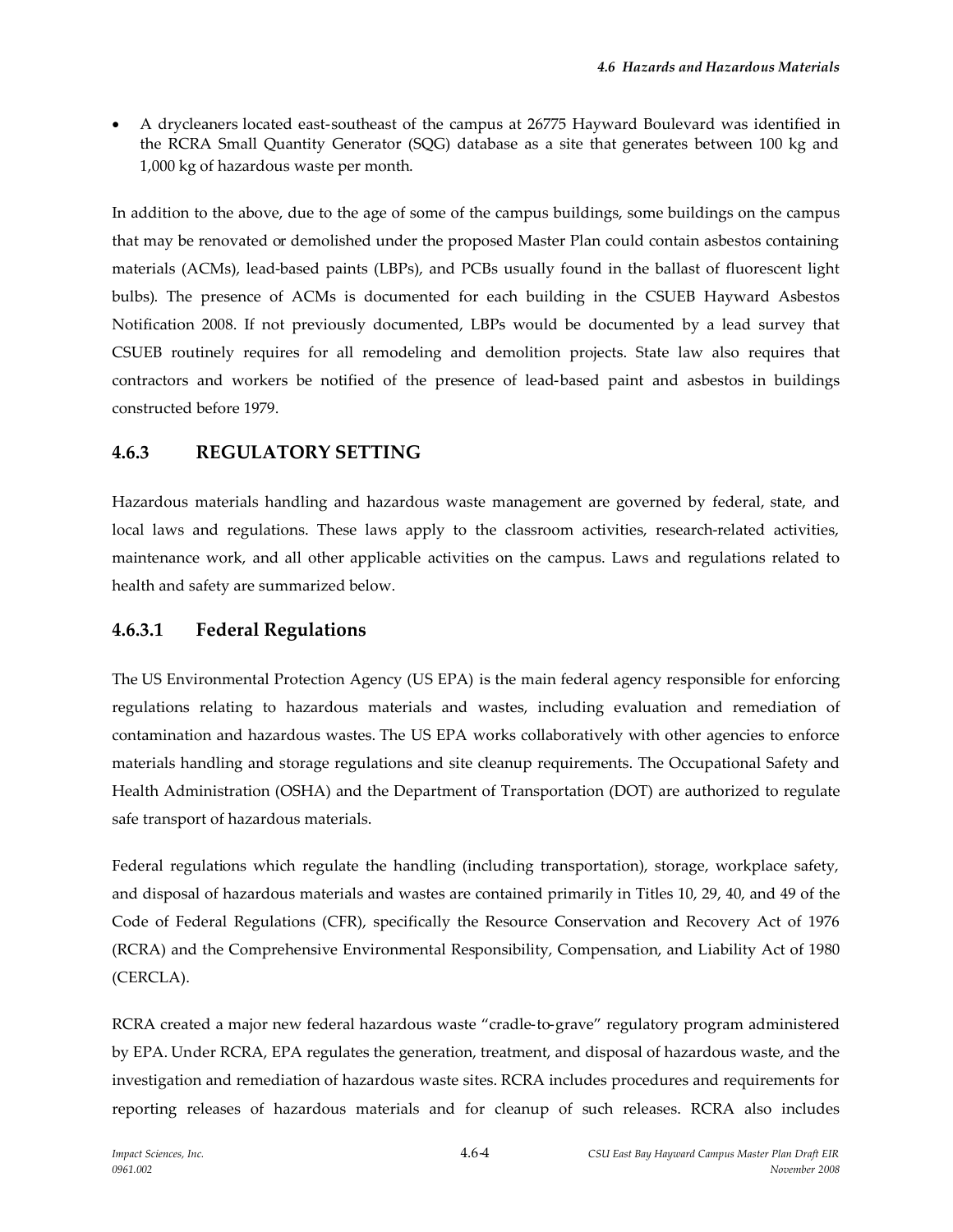procedures and requirements for handling hazardous wastes or soil or groundwater contaminated with hazardous wastes. Individual states may apply to EPA to authorize them to implement their own hazardous waste programs in lieu of RCRA, as long as the state program is at least as stringent as federal RCRA requirements. California has been authorized by EPA to implement its own hazardous waste program, with certain exceptions. The California program is handled by the Department of Toxic Substances Control DTSC (see below).

CERCLA delineates the liability for contamination between current property owners and others. The Hazardous Materials Transportation Act is administered by the DOT via its issuance of inspections, training, and transportation requirements and information; the federal government delegates enforcement authority to the states.

The National Emissions Standards for Hazardous Air Pollutants (NESHAP) are emissions standards set by the US EPA for air pollutants that may cause an increase in fatalities or in serious, irreversible, or incapacitating illness. The US EPA delegates authority over NESHAPs to local air agencies.

## **4.6.3.2 State Regulations**

State agencies that regulate the use of hazardous materials include the California Environmental Protection Agency (Cal/EPA), the Office of Emergency Services (OES), the Department of Health Services (DHS), the DTSC, and the Regional Water Quality Control Board (RWQCB).

DTSC regulates the generation, transportation, treatment, storage, and disposal of hazardous waste, and the investigation and remediation of hazardous waste sites. The California DTSC program incorporates the provisions of both federal and state hazardous waste laws. Under this program, a business is classified as a large quantity generator (LQG) if it generates 2200 pounds or more of hazardous waste or 2.2 pounds of acutely hazardous waste in a calendar month. Generators of quantities under this amount are designated small quantity generators. Based on annual hazardous waste disposal, CSUEB is listed as LQG (EDR 2008). The campus complies with the requirements of this designation.

The DTSC also administers Cal/EPA's standards regarding public health effects of soil contamination, while the RWQCB administers state water quality standards for surface and groundwater. Lead responsibility for remediation depends on the proposed use of a parcel, the character of waste contaminants, and the need for site monitoring.

The California Highway Patrol (CHP) and the California Department of Transportation (Caltrans) are the enforcement agencies for hazardous materials transportation regulations. State regulations applicable to hazardous materials are contained in Titles 8, 22, and 26 of the California Code of Regulations (CCR) and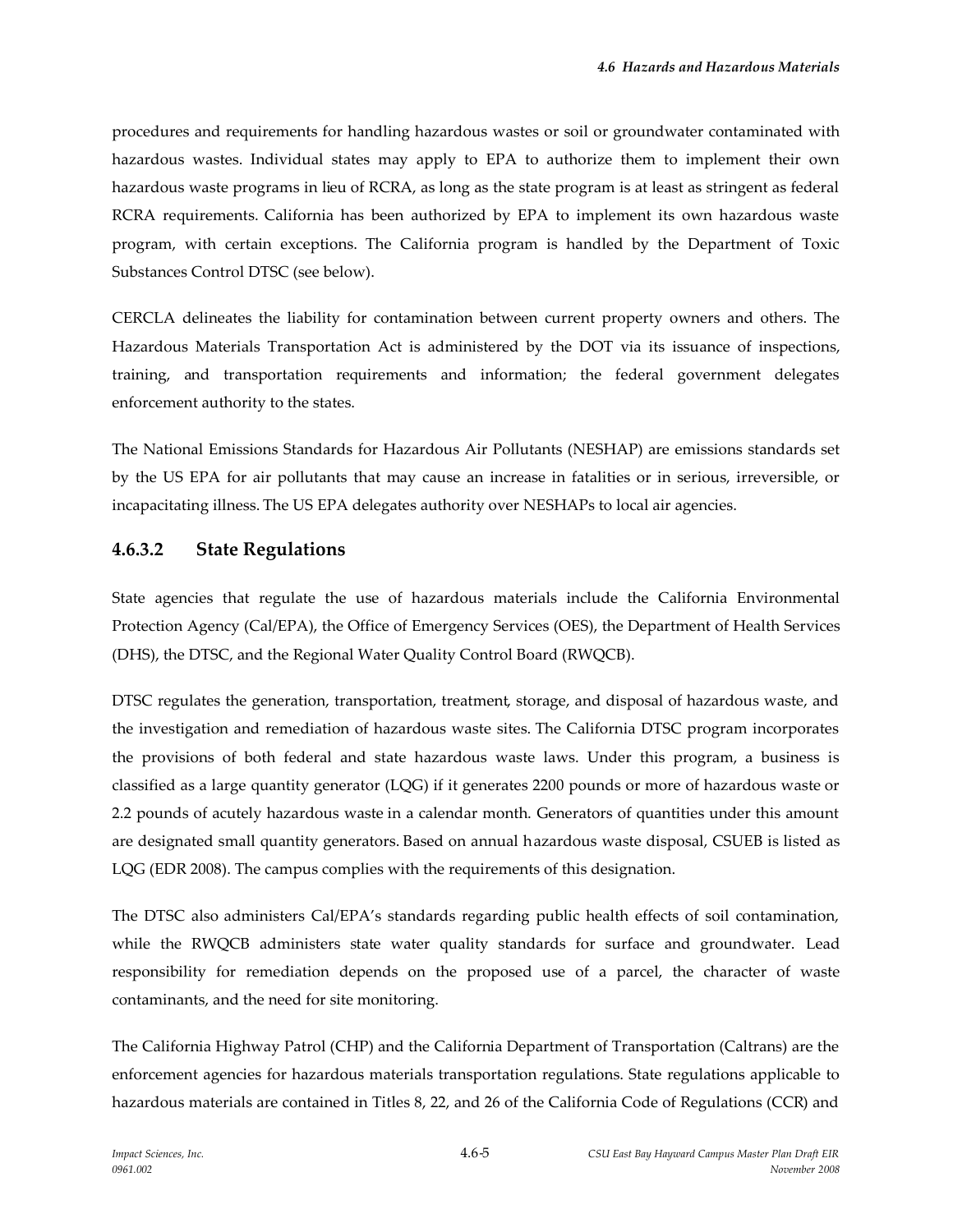include the State Water Code, Underground Storage Tank Code, Cortese Act (listing of hazardous waste and substances sites), and Proposition 65 (safe drinking water and toxics enforcement).

Cal/OSHA regulates work practices at asbestos levels less than 1 percent. Samples containing less than 1 percent asbestos are regulated as outlined in 8 CCR Section 1529.

## **4.6.3.3 Local Regulations**

The Bay Area Air Quality Management District (BAAQMD) is the local NESHAP authority for the Bay Area. The local NESHAP authority requires 10 business days' notification prior to the commencement of demolition activities or work that affects regulated ACMs.

The Hayward Fire Department Hazardous Materials Office is responsible for administering federal, state, and local policies, including:

- consulting with businesses for the safe storage and use of hazardous materials;
- responding to hazardous materials emergencies;
- training emergency response personnel in hazardous materials incident response;
- conducting inspections of facilities where hazardous materials and wastes are used and/or stored;
- reviewing construction plans for facilities using hazardous materials;
- investigating exposures to, or releases of, hazardous materials; and
- implementing the Certified Unified Program Agency (CUPA) program for the City of Hayward.

## **4.6.4 IMPACTS AND MITIGATION MEASURES**

### **4.6.4.1 Standards of Significance**

In accordance with Appendix G of the *State CEQA Guidelines* and the CSU CEQA Handbook, the impact of the proposed Master Plan project related to hazards and hazardous materials would be considered significant if it would:

- create a significant hazard to the public or the environment through the routine transport, use, or disposal of hazardous materials;
- create a significant hazard to the public or the environment through reasonably foreseeable upset and accident conditions involving the release of hazardous materials into the environment;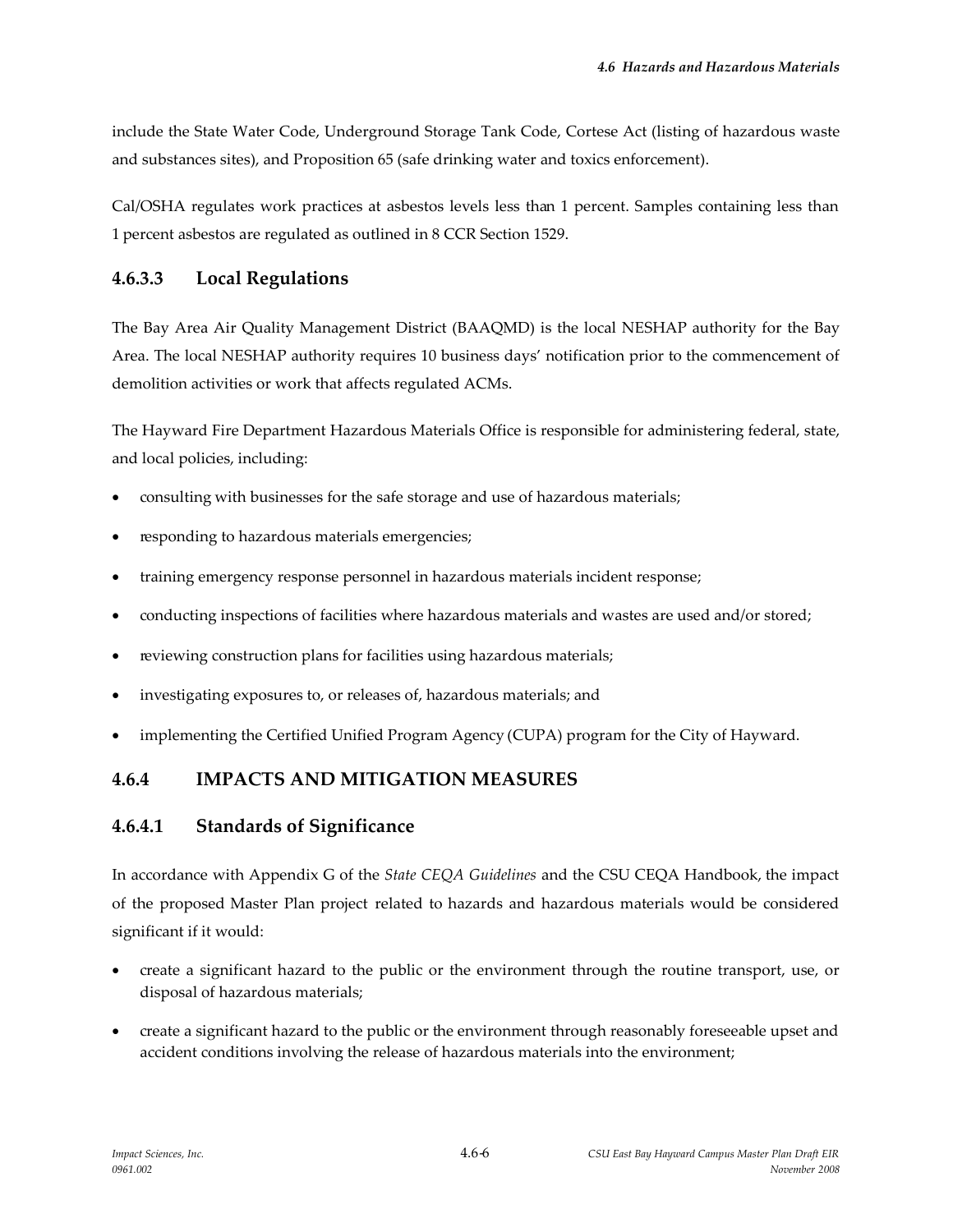- emit hazardous emissions or handle hazardous or acutely hazardous materials, substances, or waste within 0.25 mile of an existing or proposed school;
- be located on a site that is included on a list of hazardous materials sites compiled pursuant to Government Code Section 65962.5 and, as a result, create a significant hazard to the public or the environment;
- for a project located within an airport land use plan or, where such a plan has not been adopted, within two miles of a public airport or public use airport, would the project result in a safety hazard for people residing or working in the project area;
- for a project within the vicinity of a private airstrip, would the project result in a safety hazard for people residing or working in the project area;
- impair implementation of or physically interfere with an adopted emergency response plan or emergency evacuation plan; or
- expose people or structures to a significant risk of loss, injury, or death involving wildland fires, including where wildlands are adjacent to urbanized areas or where residences are intermixed with wildlands.

## *Issues Not Discussed Further*

Implementation of the proposed project would not expose people on the project site to any safety hazards related to public airports or private airstrips because the project site is approximately four miles east of the Hayward Airport, and is also not located within the vicinity of a private airstrip. These issues are not discussed further in this section.

## **4.6.4.2 Methodology**

The potential for the release of hazardous materials during the course of master plan implementation was evaluated by identifying the types of hazardous materials and waste present on the Hayward campus as well as ways in which the handling and disposal of such materials could result in accidental releases to the environment.

As discussed in the Environmental Setting section, a number of different hazardous materials are used on the campus usually in small quantities and different types of hazardous waste are generated during the course of research, maintenance, and other activities on the Hayward campus. Because of the nature of campus research, the chemicals used at any particular time on campus change rapidly and sporadically, as do the quantities of materials used. Therefore, a detailed inventory of hazardous materials to be used on the campus with growth and development under the proposed Master Plan is not provided in this Draft EIR. However, the types of hazardous materials that will be used on the campus with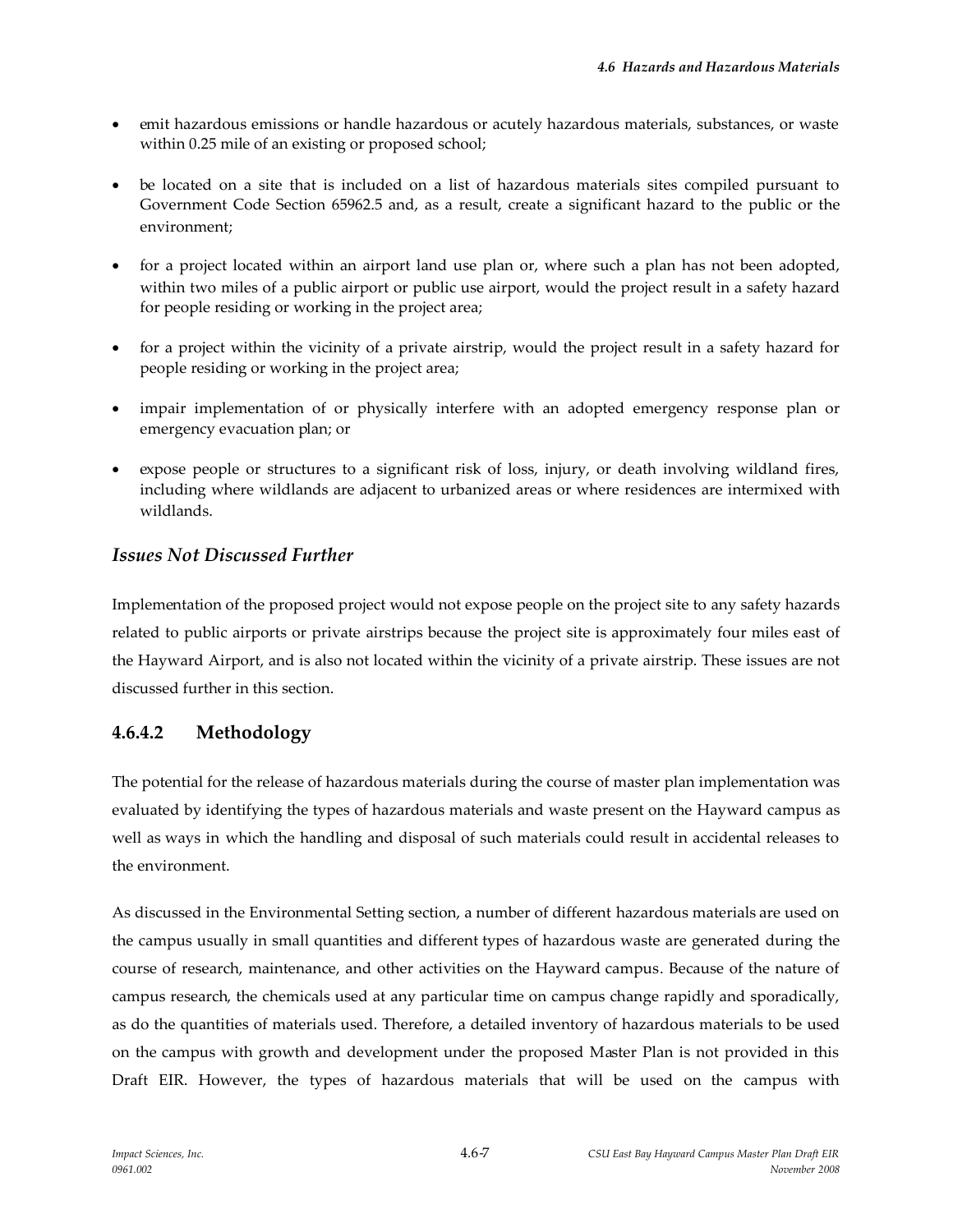implementation of the proposed Master Plan are expected to be similar to those that are currently used on the campus, as described in the Environmental Setting.

Hazardous materials could be released to the environment during their delivery to or removal from campus facilities; the potential for such a release is considered in the following section. Once hazardous materials are delivered to campus facilities, accidents or spills in outdoor areas, and air emissions from fume hoods, and engine exhausts would be the only potential release sources for hazardous materials to the immediate outside environment, since most activities related to hazardous materials will occur inside the buildings. The potential impacts from accidents in outdoor areas are discussed in this section, whereas the potential impact associated with hazardous air emissions is discussed in **Section 4.2, Air Quality**.

## **4.6.4.3 Project Impacts and Mitigation Measures**

**MP Impact HAZ-1: Campus development and activities under the proposed Master Plan would not create significant hazards to the public or the environment from the use, storage and transport of hazardous materials under routine or upset conditions.**

**Level of Significance:** Less than significant

Campus growth under the proposed Master Plan would involve an increase in the number of laboratories and the expansion of other facilities, such as maintenance facilities, which involve the use of hazardous materials, generation of hazardous waste, and the transportation of such materials to and from the campus. CSUEB plans for an increase in science buildings, creative arts buildings, and facilities and maintenance buildings under the proposed Master Plan. This increase in space will result in the increase in use of hazardous materials, generation of hazardous waste, and transport of such materials, as further described below.

### *Hazardous Materials Use*

Laboratories and other facilities constructed under the proposed Master Plan will continue to comply with all hazardous materials standards for the Hayward campus related to use and storage of such materials outlined in the campus Hazard Communication Plan (2008). Cal/OSHA has mandated that steps be taken to minimize exposure to chemicals in the air. Researchers and other workers will continue to take these standard procedural precautions, such as working under fume hoods when using chemicals likely to present exposure hazards. To prevent exposure through skin contact, campus policies and procedures established by the Campus EH&S require that protective clothing, such as laboratory coats,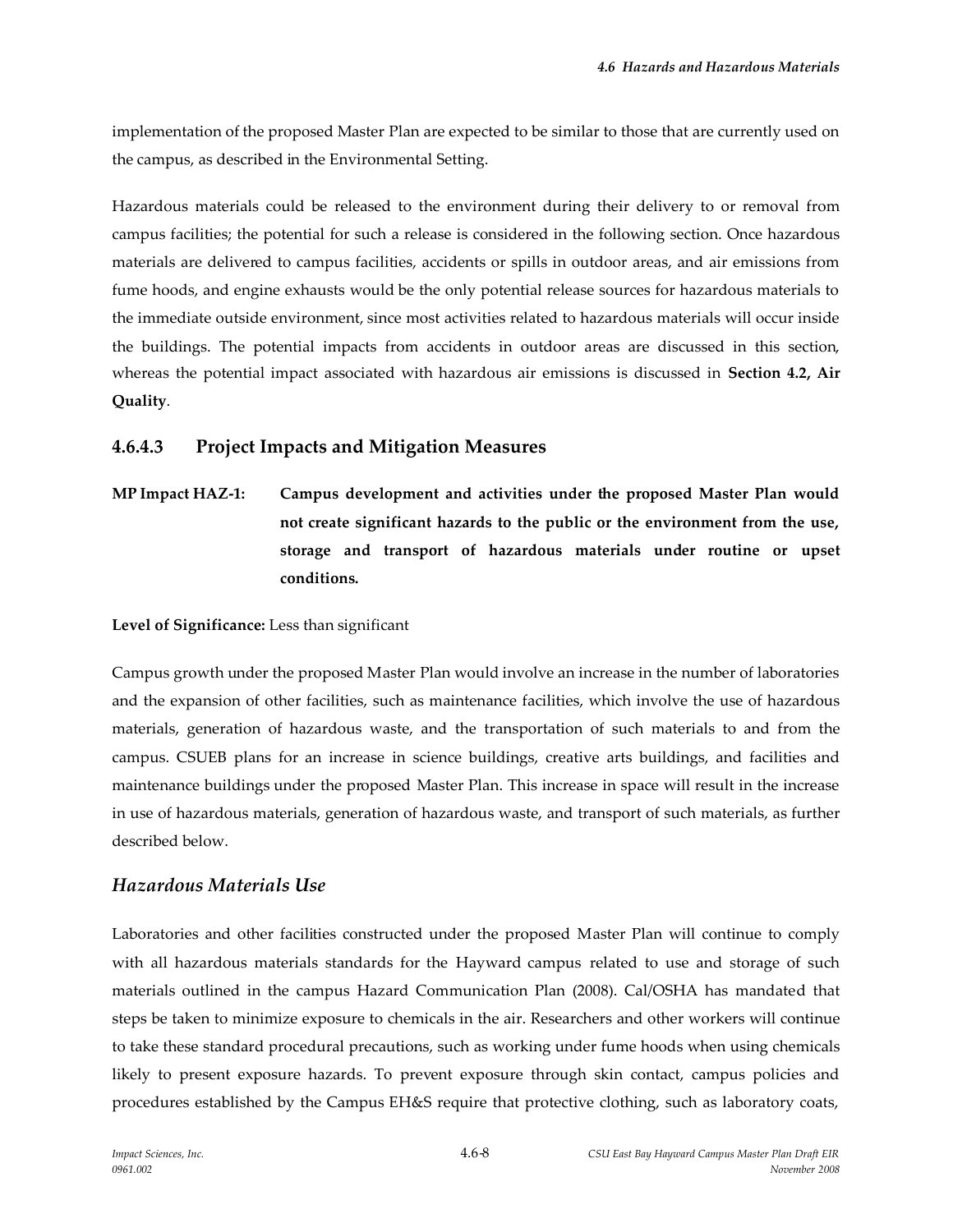gloves, and safety glasses, be worn while handling hazardous materials and wastes. Proper washing after handling chemicals is also required. Exposure to the public from hazardous materials use on campus is limited because such materials are used primarily indoors. The only potential pathway for public exposure would be air emissions. To minimize exposure to chemicals in the air and to comply with Cal/OSHA requirements, researchers and other workers will continue to take standard procedural precautions, such as working under fume hoods when using chemicals likely to present exposure hazards. Special handling protocols and storage requirements are already in place for radioactive materials and biohazardous materials in compliance with all applicable regulations. While increased use of hazardous materials will likely occur with the expansion of facilities under the proposed Master Plan, the Campus will continue to comply with all hazardous materials standards, and therefore this use will not create significant hazards to the public or the environment.

#### *Hazardous Waste Generation*

Laboratories and other facilities constructed under the proposed Master Plan will continue to comply with all standards related to hazardous waste generation for the Hayward campus. The Campus EH&S has prepared guidelines for proper disposal of hazardous wastes based on regulations established by the EPA and the DTSC. To facilitate safe management, hazardous wastes are controlled from generation to pickup by Campus EH&S hazardous waste disposal guidelines. These guidelines specify that as soon as waste is generated, the user must complete an online storage tag and attach it to the storage container. Waste must be stored in a hazardous waste accumulation area in a container with a tight lid that is compatible (i.e., nonreactive) with the material being stored, surrounded by secondary containment, and free from contamination. Sharps waste (e.g., syringes/needles), which are primarily generated in the Student Health Services building, must be packaged in appropriate, safe containers. Different types of waste, such as medical wastes and radioactive wastes, must not be mixed and require special storage and handling. Partially filled containers can be stored for up to 60 days. Once a container is ready for disposal, the user must submit a request for disposal to the Campus EH&S. The Campus EH&S manages final removal of wastes from the campus in compliance with all applicable regulations. While increased hazardous waste generation will likely occur with the expansion of facilities under the proposed Master Plan, the Campus will continue to comply with all hazardous materials regulations related to waste generation and disposal, and therefore such the handling and disposal of such waste will not create significant hazards to the public or the environment.

#### *Hazardous Materials Transport*

As discussed above, campus growth under the proposed Master Plan will increase the use of hazardous materials and the generation of hazardous waste on the campus. Consequently, the transport of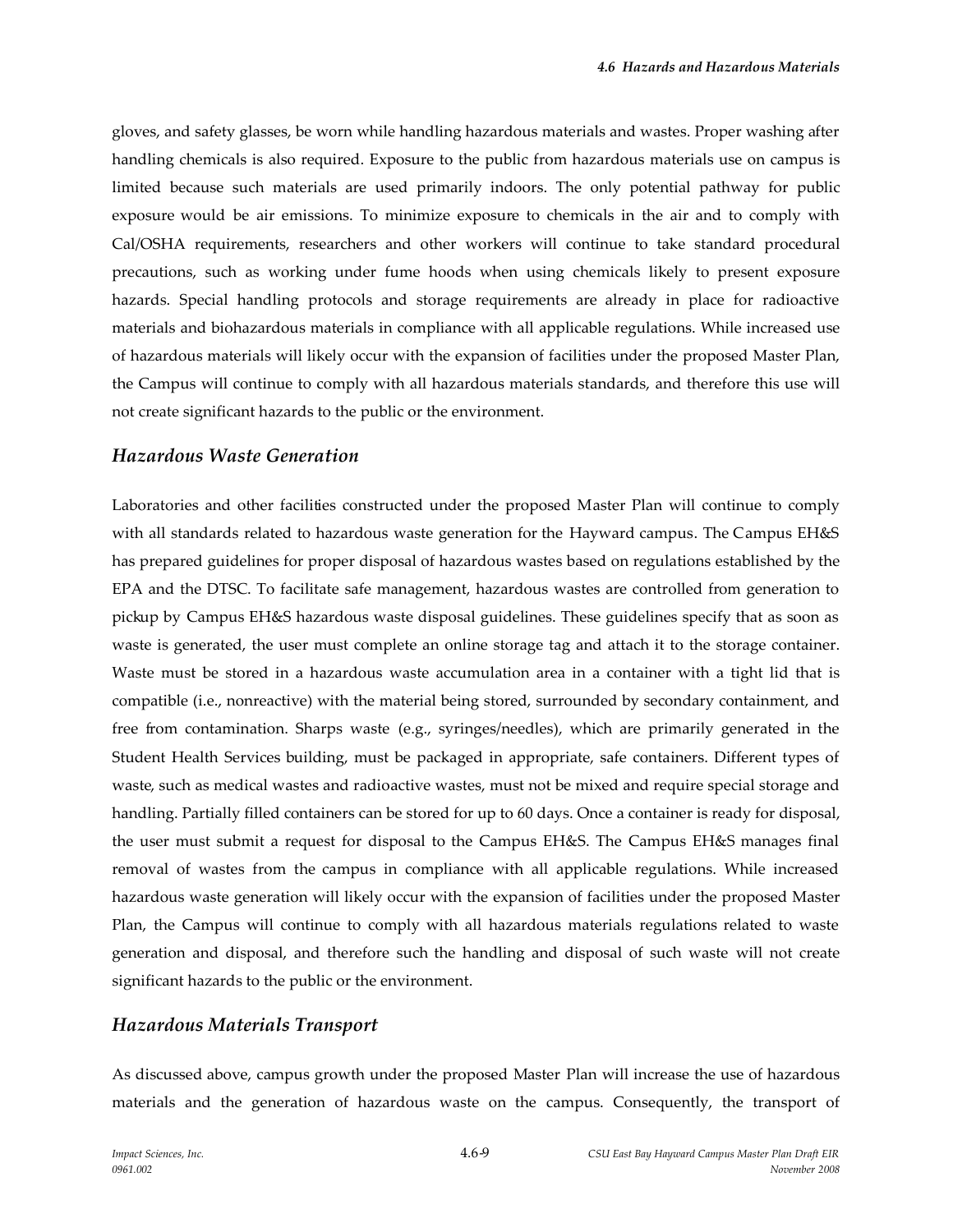hazardous materials and waste to and from the campus will also increase. CSUEB policy requires that packaging of chemicals to be transported on public roads comply with all legal requirements, including those of Caltrans, the California Department of Agriculture, the California Highway Patrol, and the guidelines of the International Civil Aeronautics Organization and the International Air Transport Association. All hazardous waste is picked up from generators by the Campus EH&S or a licensed hazardous waste contractor, and generators must properly package and label all hazardous wastes. In addition to proper packaging and labeling, radioactive waste must be accompanied by a completed Radioactive Waste Tracking Form. The Campus contracts with radioactive waste contractors to remove the radioactive waste from campus and the contractors take the waste to approved radioactive waste facilities. While increased hazardous materials transport will likely occur with the expansion of facilities under the proposed Master Plan, the Campus will continue to comply with all hazardous materials standards related to transport, and therefore such transport of materials will not create significant hazards to the public or the environment.

#### *Upset and Accident Conditions*

The Campus EH&S currently maintains spill response guidelines that account for the existence of hazardous materials on the campus. Each individual building and unit is required to have an emergency plan that accounts for the materials present in the building. A current paper copy of the plan must be submitted to the Campus EH&S. All campus departments prepare and maintain department Illness and Injury Prevention Plans and emergency response plans. Since 1992, no spills have occurred on campus that exceeded the response capabilities of CSUEB EH&S (EDR 2008). The types and quantities of hazardous materials used by new facilities developed under the proposed Master Plan will be similar to those used in existing facilities. Although the number of hazardous materials incidents could potentially increase, the types of incidents will be similar to those that have occurred in recent years (i.e., very small spills in confined areas). EH&S does not foresee any difficulty in responding to incidents that may occur with new development under the proposed Master Plan. Furthermore, compliance with all applicable regulations related to the use, storage, and transport of hazardous materials, as described above, will minimize the potential for accidental spills and release of materials to the environment. Therefore, the proposed Master Plan project would not result in significant hazards to the public or the environment through increased potential for upset or accident conditions.

Environmental health and safety laws and regulations are dynamic and have been revised and expanded in recent years. CSUEB has a record of maintaining a safe environment for the campus and local community through its implementation of the increasingly complex and stringent laws and regulations regarding the use, storage, and transport of hazardous materials. Throughout the planning horizon of the proposed Master Plan, CSUEB would continue to comply with all federal and state laws and regulations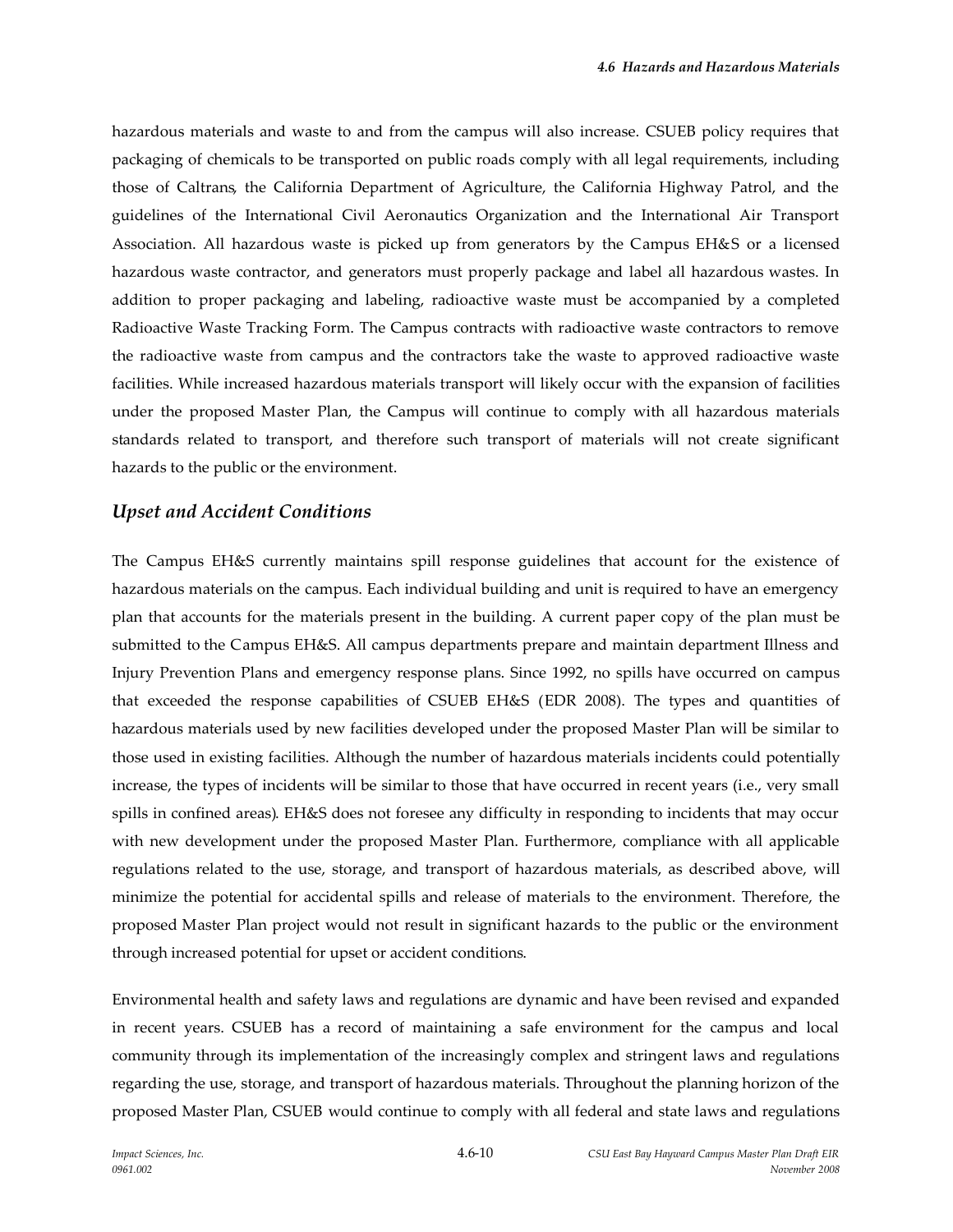and would continue to implement all safety programs and procedures currently in place as established by the Campus EH&S. These procedures would continue to avoid or substantially limit exposure of students, faculty, staff, and the community at large to hazardous materials. All projects implemented under the proposed Master Plan would comply with these controls. Therefore, campus development under the proposed Master Plan would not create significant hazards to the public or the environment through the routine transport, use, or disposal of hazardous materials, or under upset and accident conditions involving the release of hazardous materials into the environment. The impact is considered less than significant.

**Mitigation Measure:** No mitigation is required.

**MP Impact HAZ-2: Campus development and activities under the proposed Master Plan would not create significant hazards to the public or the environment, such that existing or proposed adjacent schools may be affected.**

#### **Level of Significance:** Less than significant

There is one existing childcare center on the campus. The Early Childhood Education Center is located on the east edge of the campus on Old Hillary Road. There are no existing schools within 0.25 mile of the campus boundary and no new schools are planned at this time within this radius of the campus

Although hazardous materials and waste use within 0.25 mile of the childcare center will likely increase as a result of campus growth under the proposed Master Plan, these materials will not exist in quantities sufficient to pose a risk to occupants of the childcare center or campus community. Because hazardous materials in laboratories are typically handled in small quantities and would continue to be handled in this manner under the proposed master plan, the potential consequences of an accidental release will be limited to a single building and in most cases, to the individual laboratory where the spill occurred. Furthermore, as discussed under **MP Impact HAZ-1**, the Campus will continue to comply with federal and state regulations, including BAAQMD requirements for toxic air contaminant emissions, and will continue to implement existing campus safety programs and procedures. Therefore, the impact to those attending existing or proposed childcare centers will be less than significant.

**Mitigation Measure:** No mitigation is required.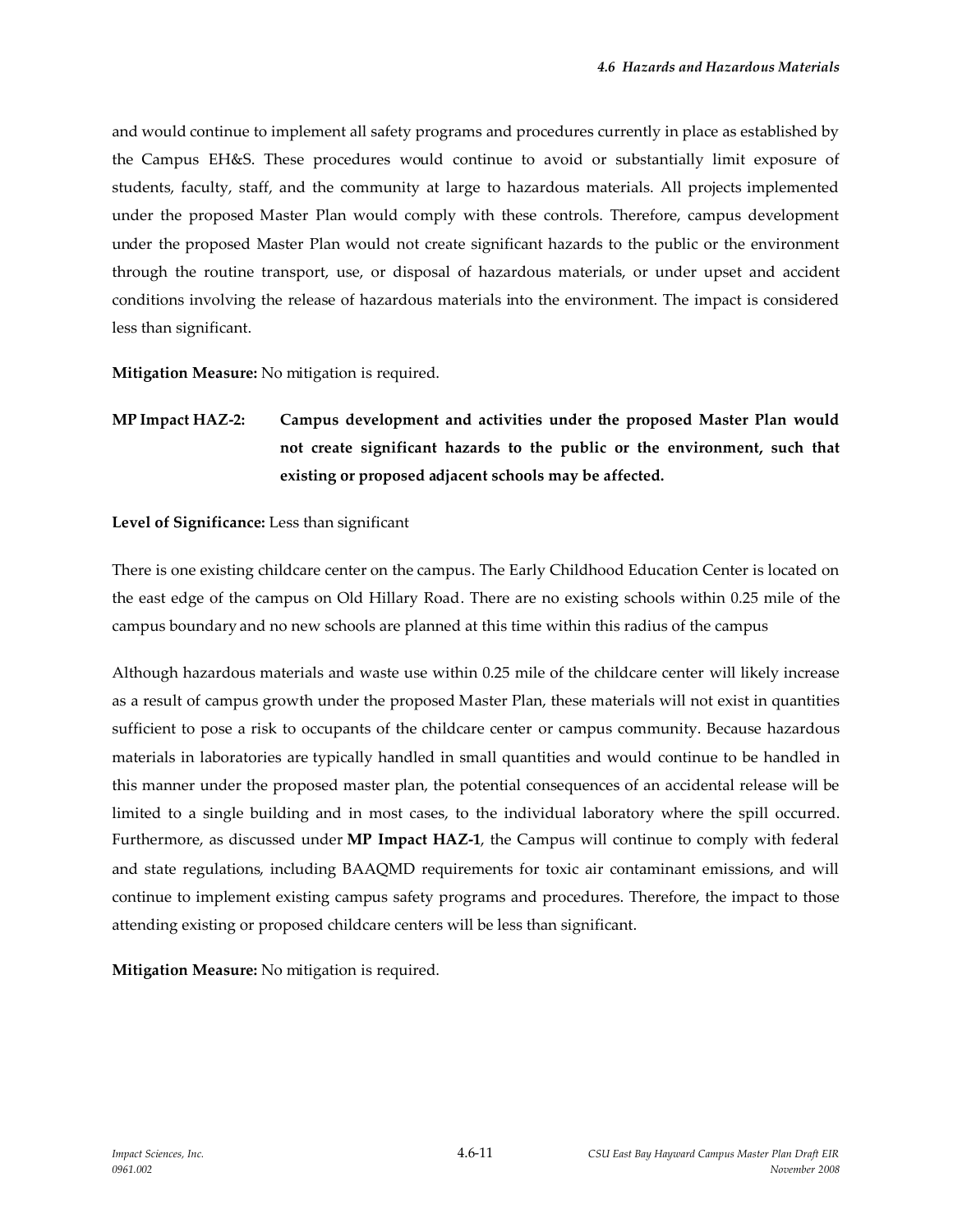# **MP Impact HAZ-3: Construction and demolition activities under the proposed Master Plan in one area of the campus could expose construction workers, campus occupants, or the public to contaminated soil or groundwater.**

#### **Level of Significance:** Potentially significant

As discussed above, the governmental databases search indicated that a leaking underground storage tank (LUST) released approximately 750 gallons of diesel fuel before removal in 1988. Records do not indicate if the contaminated site was remediated. Excavation and other ground disturbing activities in conjunction with the construction of a new facility on the campus in the area of the previous LUST could encounter contaminated soils or groundwater, and potentially expose construction workers, campus occupants or the public to these materials. This is considered a potentially significant impact. The following mitigation measure will be implemented by the Campus, which would reduce the impact to a less than significant level.

**MP MM HAZ-3:** As and when a project is proposed in the vicinity of the LUST site, the Campus shall conduct a Phase I Environmental Site Assessment (ESA) and if necessary a Phase 2 ESA of the contaminated site. Based on the results of the investigation, the Campus in conjunction with the San Francisco Bay Regional Water Quality Control Board (SFBRWQCB) and DTSC shall determine if remediation is required. Remediation will be implemented before the site is excavated or otherwise disturbed for construction.

**Significance after Mitigation:** Less than significant

**MP Impact HAZ-4: Demolition or renovation of buildings under the proposed master plan could expose construction workers, campus occupants or the public to contaminated building materials.**

#### **Level of Significance:** Potentially significant

Hazardous materials could be encountered in campus buildings when they are demolished or remodeled under the proposed Master Plan. These hazardous materials could be related to lead-based paints or asbestos used in the construction of the buildings, or to past spills and other releases of hazardous materials (such as chemicals) in laboratories during research activities.

As noted earlier, due to their age, some of the older buildings on the Hayward campus are expected to contain ACMs or LBPs. The presence of ACMs is documented for each building in the CSUEB Hayward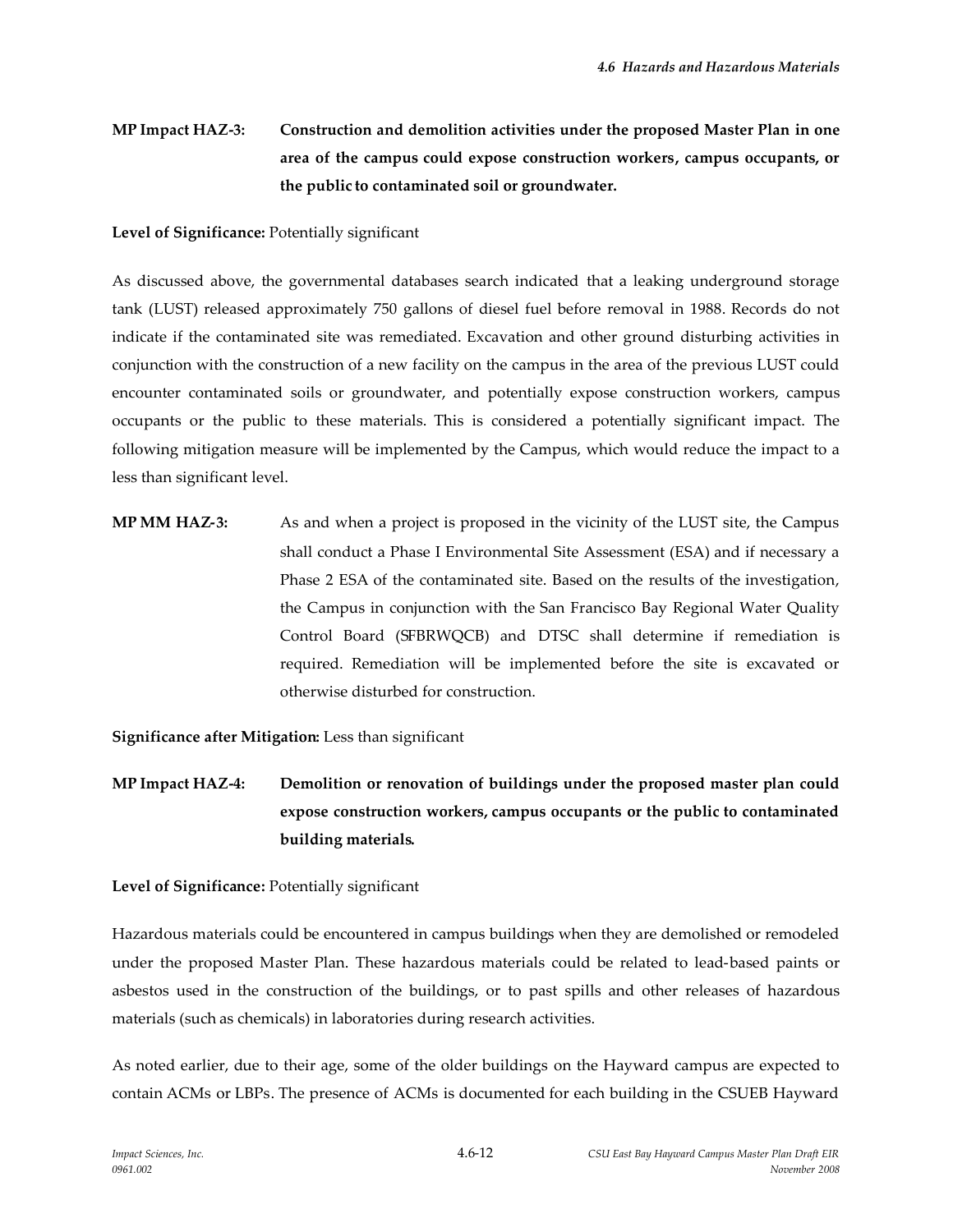Asbestos Notification 2008. If not already documented, LBPs will be documented by a lead survey that the Campus requires for all remodeling and demolition projects. State law also requires that contractors and workers be notified of the presence of LBPs and ACMs in buildings constructed before 1979. The California Department of Health Services requires the certification of employees and supervisors performing lead-related construction activities in residential and public buildings. Standard specifications included in all campus construction contracts specify that contractors who disturb or potentially disturb asbestos or lead must comply with all federal, state, and local rules and regulations regarding hazardous materials. Contractors are also required to stop work and inform the Campus if they encounter materials believed to be asbestos, lead, PCBs, or other hazardous materials. The demolition, renovation or removal of asbestos-containing building materials is also subject to the limitations of Bay Area Air Quality Management District (BAAQMD) Regulation 11, Rule 2: Hazardous Materials; Asbestos Demolition, Renovation and Manufacturing. The BAAQMD's Enforcement Division would be consulted prior to commencing demolition of a building containing ACMs.

The existing library will be renovated and Pioneer Heights Phase I student housing will be demolished in the course of the proposed Master Plan*.* Other existing buildings on the Hayward campus may be demolished if renovation is determined to be infeasible. While no significant spills or contamination have been reported in the library or the student housing, if proper procedures are not followed for demolition or renovation of buildings containing laboratory space, exposure to contaminated materials could occur during construction, resulting in a potentially significant impact. **MP Mitigation Measure HAZ-4** requires that the Campus develop procedures to ensure that laboratory building materials are decontaminated and safe for handling by construction workers and for removal from the campus. Continued compliance with federal and state regulations, campus policies, and current EH&S procedures, and the development of specific procedures for the demolition of laboratory space under **MP Mitigation Measure HAZ-4**, will minimize the potential for exposure of workers to contamination inside laboratory structures and will ensure proper removal of such materials from the campus. Therefore, with mitigation this impact will be less than significant.

- **MP MM HAZ-4:** The Campus shall develop a procedure for the demolition of laboratory space. These provisions shall ensure the removal of hazardous materials; the decontamination of surfaces and equipment; proper characterization, storage and shipment of hazardous materials removed from laboratories; and proper worker training and safety procedures. These procedures shall provide for the following:
	- Removal of all hazardous materials.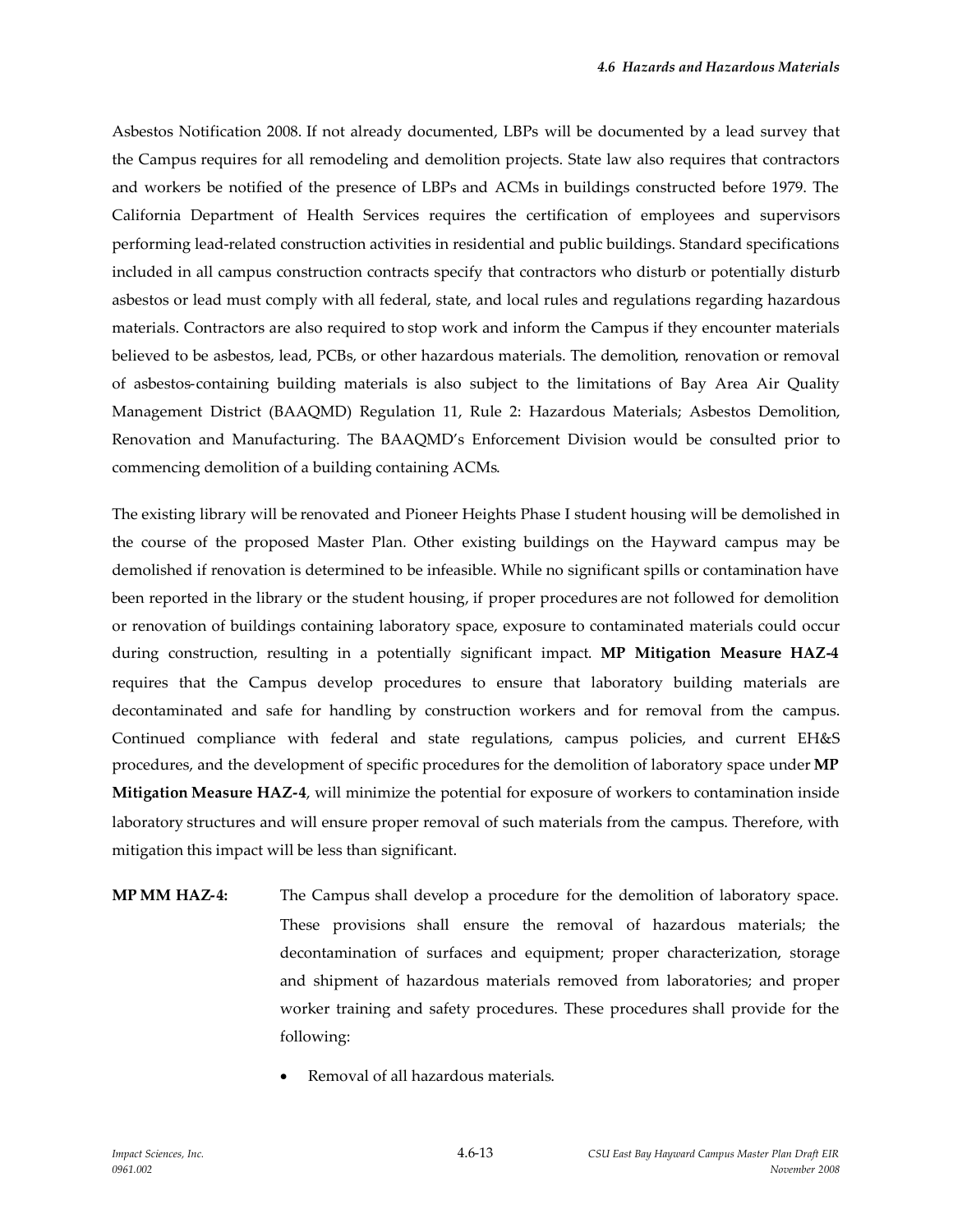- User inspection for contamination.
- Performance of a site audit to determine likelihood of chemical spills.
- Performance of sampling for potential chemical contamination, if site audit finds that this is warranted.
- Use of survey meters or wipe samples to detect lingering radioactivity, if radioactive materials were present.
- Performance of sampling for potential chemical contamination, if site audit finds that this is warranted.
- Communication with workers to ensure any remaining risk and health and safety procedures are understood and followed during demolition.
- Following proper procedures for characterizing, storing, and shipping hazardous wastes, if necessary.

**Significance after Mitigation:** Less than significant

# **MP Impact HAZ-5: Campus development under the proposed Master Plan would not interfere physically with the Campus' Emergency Operations Plan.**

**Level of Significance:** Less than significant

The current campus Emergency Operations Plan (EOP) provides guidance for campus activities in case of an emergency. The EOP details a chain of command to help the campus handle a variety of emergencies. Different campus staff may take control of the situation, depending on the type of emergency. Additionally, each campus department and building is required to maintain individual EOPs for building or department-specific emergencies or in the event that campus-wide communication is unavailable. Emergency evacuation drills are performed annually as required by CSU executive orders.

The Campus is expected to continue its practices and programs related to emergency response as the Campus grows under the proposed Master Plan. Consistent with the Campus' current procedure, as new buildings are built on the campus under the proposed Master Plan, an EOP would be developed for each new building. Furthermore, campus growth under the proposed Master Plan would not interfere with the campus EOP through construction-related road closures. Under current campus policy, contractors must complete work with the least possible obstruction to traffic, and must keep fire hydrants accessible at all times. The CSUEB Facilities Planning & Operations is the agency with the responsibility of regulating lane closures, and the University Police Department ensures that lanes are passable at all times. These practices and procedures related to road closures during construction would continue on the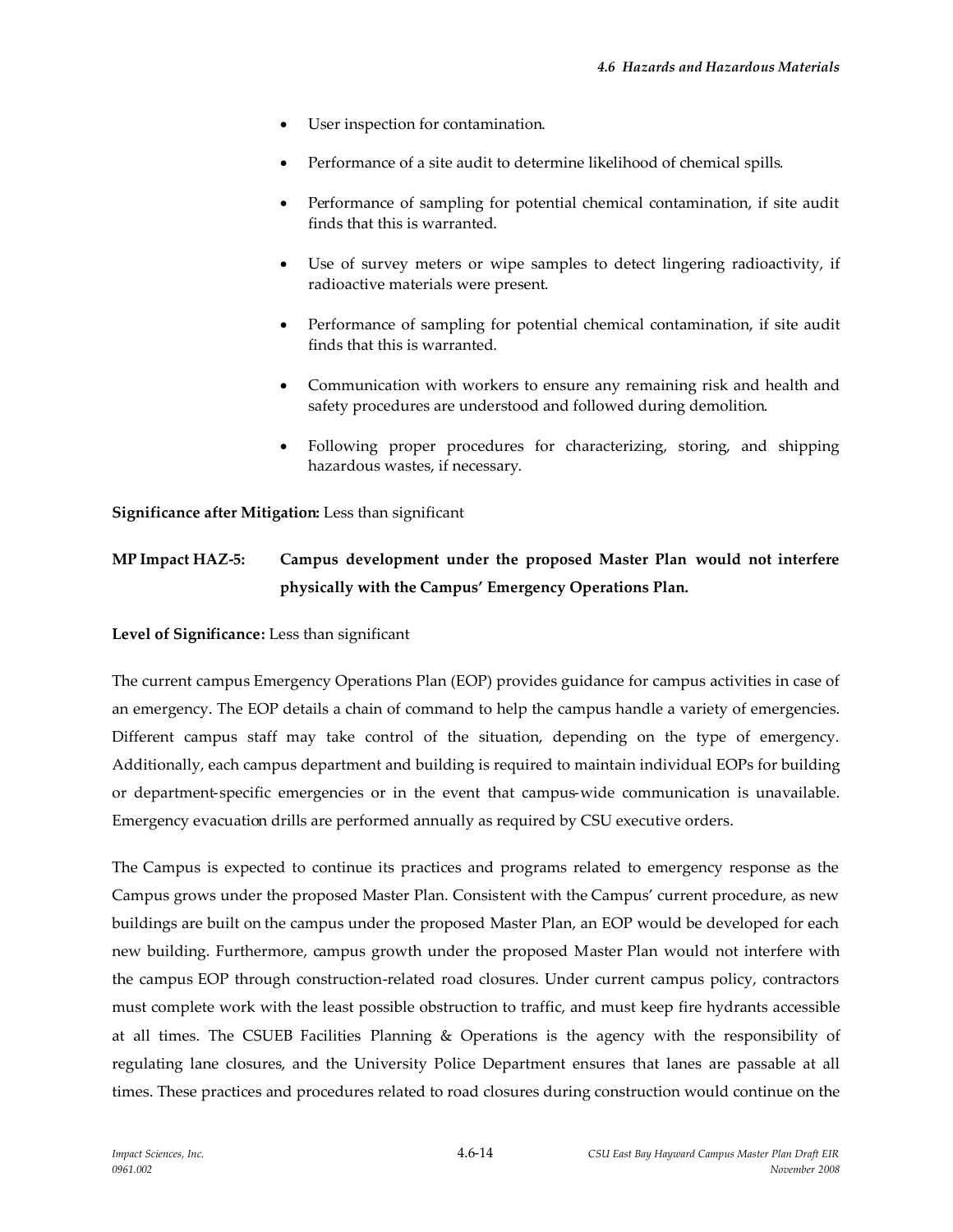campus. Therefore based on current practices and procedures, the impact related to interference with the campus EOP would be less than significant.

To ensure that these procedures and notification requirements will continue under the proposed Master Plan, **MP Mitigation Measures HAZ-5a** and **HAZ-5b** are included. Implementation of these mitigation measures will further reduce the impact by ensuring that construction-related road closures do not adversely affect campus activities in the event of an emergency and requiring that site-specific EOPs be developed for the new facilities, in accordance with current campus practices.

- **MP MM HAZ-5a:** The Campus shall require new construction under the Master Plan to adhere to the following standards already established by Facilities Planning & Operations:
	- Construction work shall be conducted so as to ensure the least possible obstruction to traffic.
	- Contractors shall notify the Campus Representative at least two weeks before any road closure.
	- When paths, lanes, or roadways are blocked, detour signs shall be installed to clearly designate an alternate route.
	- Fire hydrants shall be kept accessible to fire fighting equipment at all times.
	- To ensure adequate access for emergency vehicles when construction projects will result in temporary lane or roadway closures, campus police and dispatchers shall be notified of the closures and alternative travel routes.
- **MP MM HAZ-5b:** New or updated building and/or department-specific EOPs shall be developed for any new development project.

**Significance after Mitigation:** Less than significant

**MP Impact HAZ-6: Campus development under the proposed Master Plan would not expose people or structures to a significant risk of loss, injury, or death involving wildland fires.**

**Level of Significance:** Less than significant

New buildings and spaces constructed under the proposed Master Plan in general would be added to the already developed portion of the campus. With the exception of some expansion of student housing in the southern portion of the campus and potential location of faculty/staff housing south of Grandview Avenue, all new development would be sufficiently distant from open space areas that surround the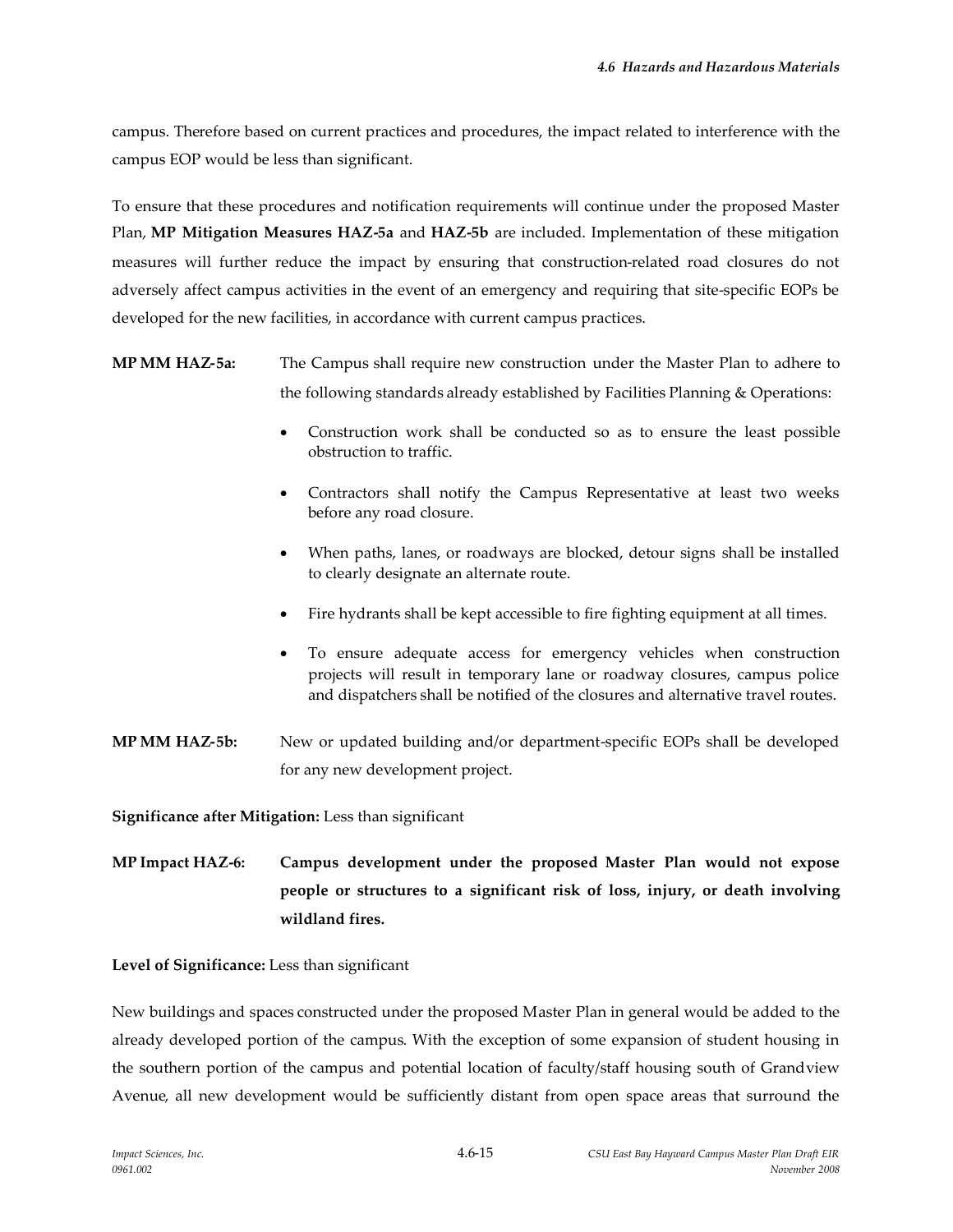campus and have the potential for wildland fires. Therefore the vast majority of new development of the campus would not expose people or structures to a significant risk involving wildland fires. Furthermore, the Campus implements a vegetation management program to reduce fire fuel loads on all undeveloped lands within the campus boundary.

The new student housing area and one of the three sites proposed for the development of faculty/staff housing in the southern portion of the campus are adjoined by open grassland areas. These project sites would be at a relatively higher risk of exposure to wildland fires during the fire season. With respect to these project sites, the impact related to risk from wildland fires would be less than significant for the following reasons:

- All buildings would be designed and constructed in conformance with the California Building Code and with applicable fire code safety requirements. The fire protection systems would meet all statutory requirements which apply to the student and single-family housing. Fire hydrants would be provided to protect the buildings against wildland fire threats and protect the wildland in case of a fire in the buildings that threatens the surrounding lands.
- In compliance with the campus' vegetation management program, all new landscaping in the areas surrounding the new housing will be developed to minimize the threat of wildland fire damage to facilities and personnel. The landscaping plan would provide for control of accumulation of light medium vegetation (grasses and woody shrubs).
- Vegetation management to reduce fuel loads will continue to be conducted by the campus on all areas adjacent to the sites of the student housing and faculty/staff housing projects.

**Mitigation Measure:** No mitigation is required.

## **4.6.4.4 Cumulative Impacts and Mitigation Measures**

# *Cumulative Impact Related to Increased Use, Disposal and Transport of Hazardous Materials*

The cumulative context for hazardous materials use is the Hayward campus and the southeastern portion of the City of Hayward. The proposed Master Plan hazardous materials impacts discussed above under **Project Impacts and Mitigation Measures** focus on the use, transportation, storage, and disposal of hazardous materials and hazardous wastes during construction and occupancy of the proposed facilities. Construction-related hazardous materials impacts would generally be site-specific and limited to the duration of the construction activity, and would continue to be highly regulated under federal, state, and local regulations, and would therefore not result in a cumulatively considerable contribution to a cumulatively significant impact. With respect to the use, storage, transportation, and disposal of hazardous materials, the operation of the projects constructed under the proposed Master Plan will